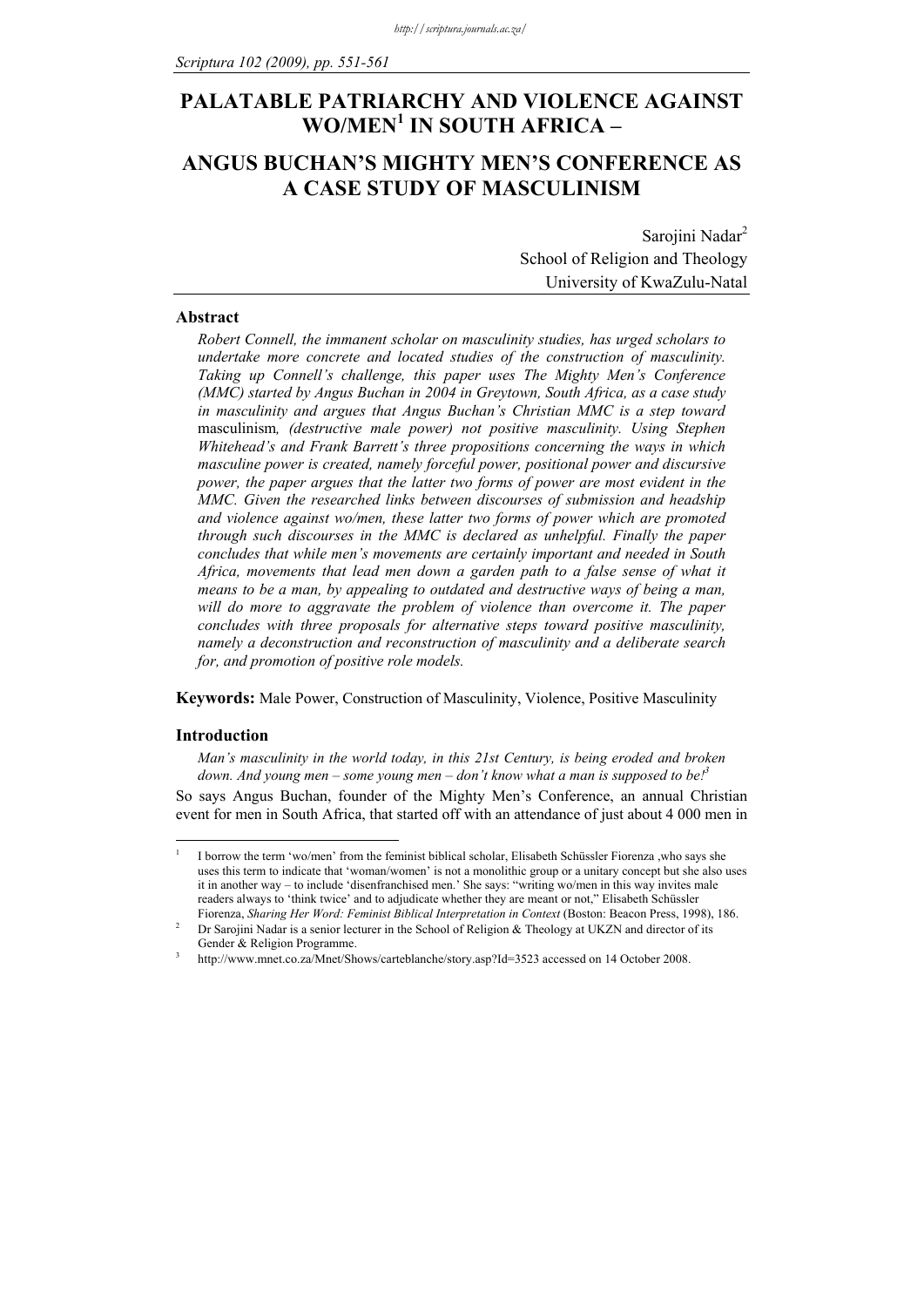2004 with these numbers increasing to 60 000 men in 2008, and a whopping 200 000 men expected to descend on his Greytown farm just outside of Pietermaritzburg, KwaZulu-Natal, South Africa in 2009.

So, what is the message which Angus Buchan is giving to men, in this  $21<sup>st</sup>$  century when masculinity, according to him, is being broken down and eroded? What is he teaching them about what a man is supposed to be, but more importantly for me as a feminist, can his message help to overcome centuries of patriarchy within and outside of the church which has contributed to an immeasurable and varied amount of violence against wo/men? Should we welcome Buchan's steps to 'restore masculinity' or should we be afraid of him and his mighty men?

At the end of his essay on "The Social Organisation of Masculinity" in his book, *Masculinities,* Robert Connell says the following of masculinity as a discourse and as on object of study:

To understand a historical process of this depth and complexity [of masculinity] is not a task for *a priori* theorising. It requires concrete study; more exactly, a range of studies that can illuminate the larger dynamic.<sup>4</sup>

If we are to take Connell's challenge seriously and if we are committed to understanding how masculinity functions in our society, whether as a measure to overcome gendered violence (in all its forms), or simply to find some measure of peace between the genders, then theorising outside of concrete experiences will be futile. A few years ago, Charlize Theron, the South African actor now famous in Hollywood, was part of a campaign against rape which used the slogan 'Real men don't rape.' This slogan caused an outcry in certain circles which felt the campaign was too 'hard-hitting.' Notwithstanding the critique of the campaign, it seems in the light of the increasing demand for men to be 'real men,' perhaps the spirit of the campaign which Theron supported needs to be revived. There was a focus on masculinity in that campaign which feminist campaigns to end violence have perhaps paid far too little attention to. In wanting to prove that gender is indeed constructed, perhaps we have focused too much on how women are 'constructed' and yet have been content to accept essentialised views of men and masculinity i.e. that men are violent, controlling and dominant by nature, whereas women are taught by society to be subservient and humble and kind – 'sugar and spice and all things nice.' Simone de Beauvoir's famous statement that 'One is not born, but becomes a woman'<sup>5</sup> has to pertain equally to men too, so that we begin to unravel the mystery of how a man is made, and how this 'making' of a man in our contexts can either promote or hinder patriarchal violence in our various societies.

The advent of masculinity studies provides a helpful signpost for how we can begin to do this. Masculinity studies is not to be confused with *masculinism*, although students who enrol for our "Issues of Masculinity and Gender" course in the School of Religion and Theology at UKZN easily confuse the two.<sup>6</sup> Masculinism is the antithesis to feminism. It is

1

<sup>4</sup> Robert W Connell, *Masculinities*, (Berkeley: University of California Press, 1995:46).

Simone de Beauvoir, *The Second Sex* (New York: Bantham, 1952:249).

Part of the difficulty is that the course is situated within the 'gender and religion' programme which has been traditionally associated with feminist theology. The dilemma is similar to what Sally Robinson has noted : "The problem with lumping masculinity studies in with women's studies or ethnic studies is that masculinity – unlike femininity or blackness – already equates with power, so the empowerment model of women's or ethnic studies is almost embarrassingly inappropriate." Sally Robinson, "Pedagogy of the Opaque: Teaching Masculinity Studies" in Judith Kegan Gardiner (ed.) *Masculinity Studies and Feminist Theory* (New York: Columbia University Press, 2002:142).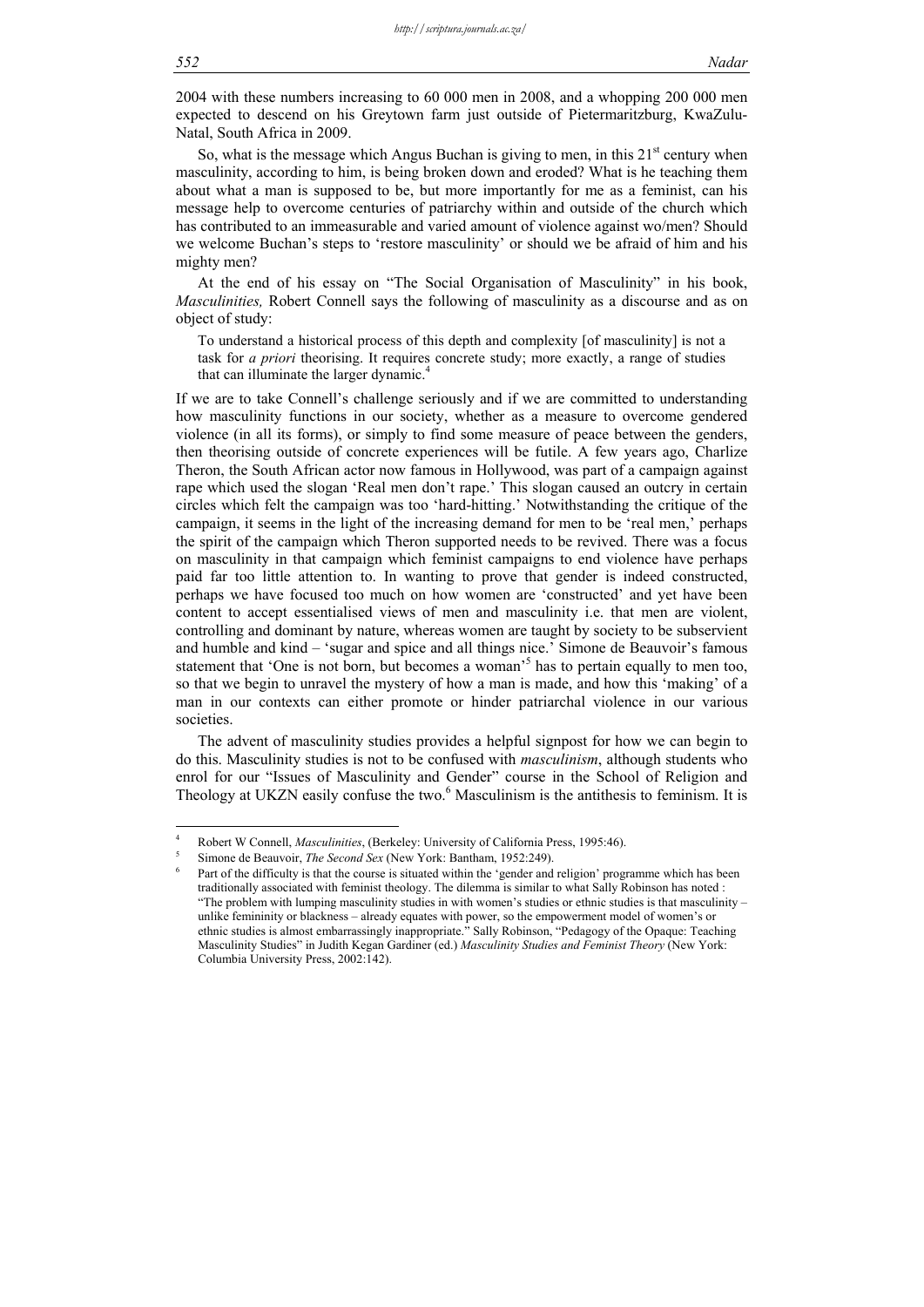an ideological system which not only believes in, but actively promotes male power. As Haywood and Mac an Ghaill have explained:

Masculinism is an ideology that stresses the natural and inherently superior position of males, while serving to justify the oppression and subjugation of females. This ideology of males being naturally more powerful, competent, successful and fundamentally different from females is one that can be located in various historical periods.<sup>7</sup>

Masculinity studies, as opposed to masculinism then helps us to understand and deconstruct male power. Understanding the ways in which male power is created and maintained, is a crucial link in overcoming patriarchy together with all its associated evils such as violence, because as numerous studies have shown, at the heart of violence against wo/men is male power.<sup>8</sup>

The analysis of the Mighty Men's Conference as a phenomenon of masculinity which I provide in this paper, is a concrete study of the construction of masculinity, as Connell urges us to undertake. However, as Connell says, it cannot be the only study – a wide range of studies are needed. And so, I use the Mighty Men's Conference, and its founder Angus Buchan, as a case study to 'illuminate the larger dynamic.' I recognise that there may be other discourses on masculinity happening in the country too, especially in Black communities of faith. Hopefully other studies will pick this up and further illuminate this larger dynamic.<sup>9</sup> I offer this analysis of this phenomenon as one example of a range of attempts at re-constructing or as Buchan himself puts it 'restoring' masculinities in SA.

#### **Background to the Mighty Men's Conference**

<u>.</u>

The "Mighty Men's Conference" was started in 2004, by Angus Buchan, a South African farmer and evangelist of Scottish background. Unfortunately, apart from Angus Buchan's own book *Faith like Potatoes, the Story of a Farmer who risked Everything for God*<sup>10</sup> the subsequent box-office hit movie based on the book, $11$  a few interviews with Buchan in the popular media and the DVDs of the conference, scant academic resources on the MMC exist. Therefore, in this paper I will rely heavily on the popular sources of Angus Buchan's 'theology of masculinity,' to construct my analysis.

This is how Angus Buchan, in his own words, describes to Devi Sankaree Govender of the documentary programme, *Carte Blanche*, the "Mighty Men's Conference" and its goals:

Man's masculinity in the world today, in this 21st Century, is being eroded and broken down. And young men – some young men – don't know what a man is supposed to be!

<sup>7</sup> Chris Haywood and Mairtin Mac an Ghaill, *Men and Masculinities,* Buckingham: Open University Press, 2003:10. 8

See the table 3.1. Amy J Marin and Nancy Felipe Russo, "Feminist Perspectives on Male Violence, Critiquing O'Neil's and Harway's Model" in Michele Harway and James O Neill (ed.) *What Causes Men's Violence Against Women* (Thousand Oaks, Ca: Sage Publications, 1999:20). There are also various other articles in this book which set violence against women squarely at the feet of male power.

Some have already done so. See for example, Thulani Ndlazi, "Men in church institutions and religious organisations: the role of Christian men in transforming gender relations and ensuring gender equality", in *Agenda* 61( 2004), and Radikobo Ntsimane, "Dominant masculinities within the Zion Christian Church: A Preliminary Investigation", in *Journal of Constructive Theology: Gender, Religion and Theology in Africa*, 12, 1 (2006).<br>Angus Buchan. *Faith Like Potatoes: The Story of a Farmer Who Risked Everything for Go*,

<sup>(</sup>USA: Monarch Books, 2006).<br><sup>11</sup> See the official movie website: http://www.globalcreative.co.za/FLP\_index.htm accessed on 24/02/2009.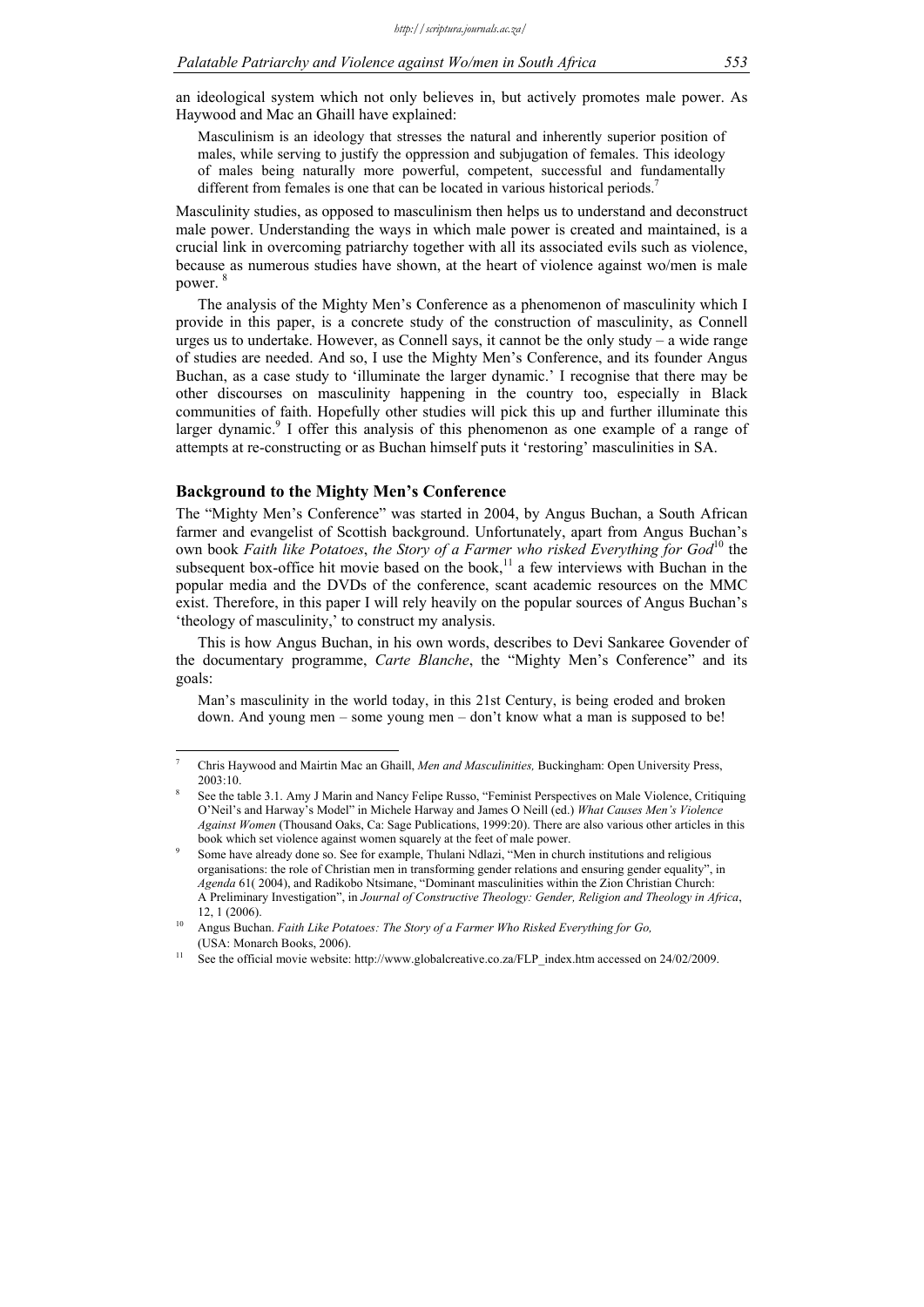There are no role models, no mentors to look up to. What is a man supposed to do? How is he supposed to act? ... And so what we did was  $-$  I believe, not we, but the Lord – restored masculinity. They are men! You have got to stand up and be counted! You have got to represent your family, your business, your company. Stop walking around like a, you know, a whipped dog with his tail between his legs. That's no use to anybody…It's getting back to basics... And so that's why we had the men's conference, ok? We take the shambok [whip] out and we give the guys a big hiding. And they can let their hair down, and they can cry, and they can repent, and they can go back.<sup>12</sup>

There are a number of significant insights that one can draw from Buchan's description of the MMC and its goals:

- that there is a crisis in masculinity;
- $\bullet$  that God ('the Lord') not the MMC, is going to resolve this crisis and 'restore masculinity;'
- that men have to be leaders in their homes and societies elsewhere he cites their roles as 'prophet, priest and king;'13
- that men should love their wives and their wives should respect and submit to their husbands;
- and that men should be able to show emotions and remorse, by crying and repenting.

It is clear from the above that Angus Buchan is determined to 'restore masculinity,' and his project looks rather innocuous, perhaps even noble, to the ordinary person on the street. After-all as Gloria Steinem has noted:

Make no mistake about it: Women want a men's movement. We are literally dying for it. If you doubt that, just listen to women's desperate testimonies of hope that the men in our lives will become more nurturing towards children, more able to talk about emotions, less hooked on a spectrum of control that extends from not listening through to violence…<sup>14</sup>

Notwithstanding Steinem's plea for a men's movement, my feminist hermeneutic of suspicion will not allow me to consider this movement as either innocuous or noble, nor as an appropriate answer to Steinem's call. In fact, I would argue, as I have done elsewhere, that a theology of headship and submission is simply yet another way of promoting violence (in its varied forms) through the insidious myth that men as the stronger sex need to protect women, or to 'defend the weak.'<sup>15</sup> This is what Mary Stewart Van Leeuwen has called soft patriarchy,<sup>16</sup> it seems innocent enough – i.e. 'men taking responsibility' is hardly an unpalatable idea, but if 'taking responsibility' means asserting dominating and coercive measures, including those in the religious domain, to maintain power, then our justice antennas have to be tuned in, so that we are not deceived by this palatable patriarchy, masquerading as 'restoring masculinity.'

 $12<sup>12</sup>$ 

<sup>&</sup>lt;sup>12</sup> http://www.mnet.co.za/Mnet/Shows/carteblanche/story.asp?Id=3523 accessed on 14 October 2008.<br><sup>13</sup> In an interview with Joy Magazine, when asked: "What do you hope the results of this conference to be?" Angus Buchan.<br>Gloria Steinem, Foreword to Kay Leigh Hagan, *Women Respond to the Men's Movement*. San Francisco:

HarperCollins, 1992.<br>See my comment piece in the *Mail and Guardian*, 4 August 2008 "When Did the Rock Become Weak?" can be accessed on http://www.mg.co.za/article/2008-08-04-when-did-the-rock-become-weak – accessed on 26 February 2009.<br>16 Mary Stewart Van Leeuwen, *Servanthood or Soft Patriarchy? A Christian feminist looks at the Promise* 

*Keepers movement* , *The Journal of Men's Studies*, Vol. 5, 1997.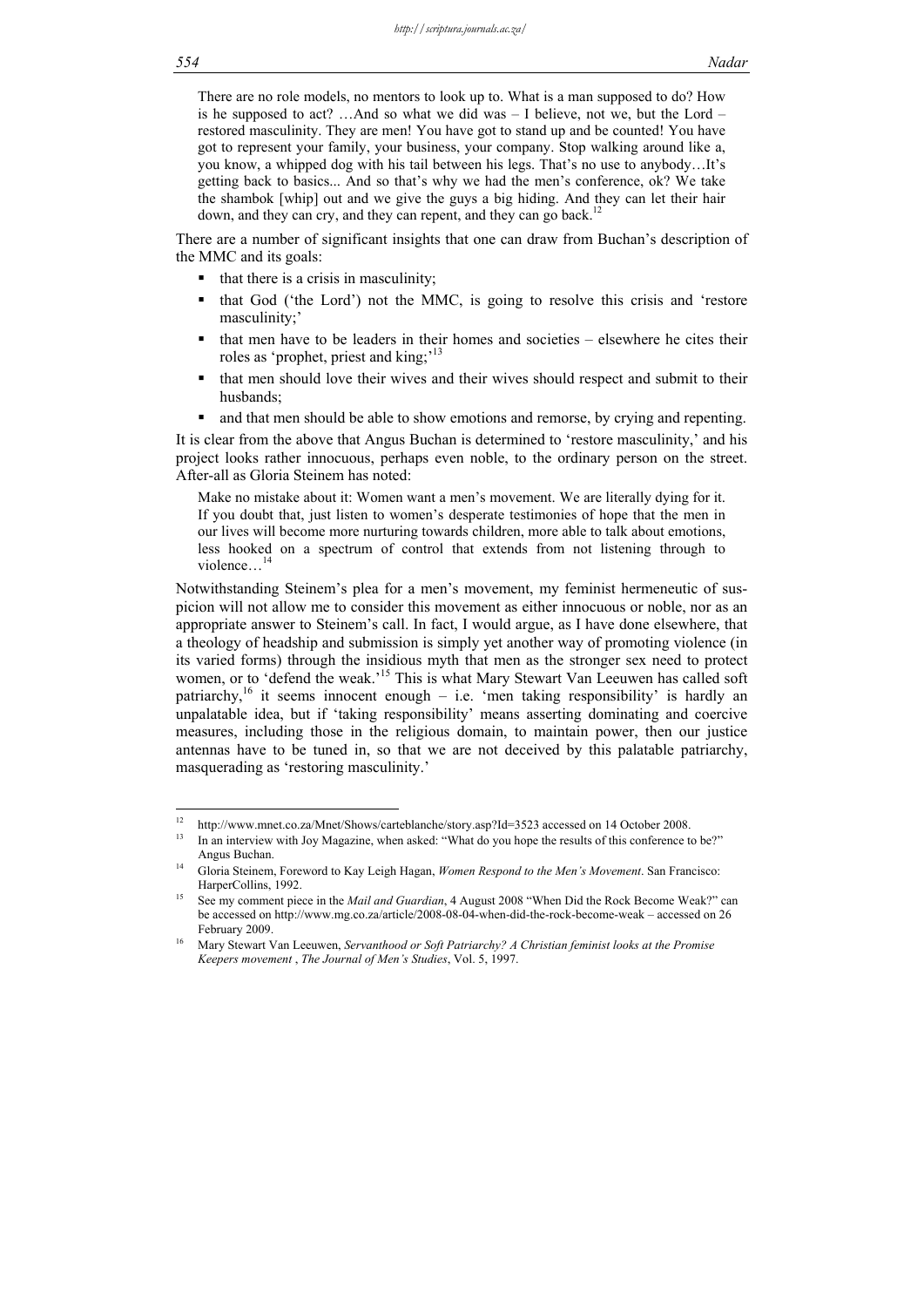Based on several studies which show that the principles of male headship and the submission of women to men in most religions and cultures are directly linked to gender violence and, more alarmingly, to women's decisions to stay in abusive partnerships, <sup>17</sup> I will examine in the following section whether Angus Buchan's MMC is a step toward positive masculinity or masculinism. I will do this through an analysis of Stephen Whitehead's and Frank Barrett's three propositions concerning the ways in which masculine power is created and sustained, focusing particularly on the latter two forms of power.

# **Restoring Masculinity or Promoting Masculinism?**

Whitehead and Barrett assert that masculine power is maintained in three ways: the first and most obvious is power as brute force, such as physical violence. The second is power as relational and positional – belief systems that promote hierarchical ideologies which makes it obligatory for men (as opposed to women) to be the heads of homes, leaders of organisations, directors of companies, etc. Finally, they show how masculine power is maintained through 'discourses of power.' 'Discourses of power' refer to the everyday language which maintains binary oppositions such as men are strong, women are weak, or that men are rational and women are emotional etc.18 It also refers to language that appeals to a 'higher authority' for legitimation, and as will be seen very clearly, Buchan's higher authority cannot get any higher than God.

I think it is true to say that practical efforts to overcome violence against wo/men have often tended to focus on power as brute force and have ignored or paid little attention to the latter two ways in which power is created and sustained, that is that power is positional and that power is also maintained discursively i.e. by the language which we use. The ways in which these latter kinds of power are maintained is nowhere more clear than in the discourses and practices of religion. 19 Christian men's movements like the "*Promise Keeper"* in North America, and its equivalent in South Africa, *The Mighty Men's Conference* though they will never claim allegiance to the first kind of power, are certainly quite overt about wanting to 're-claim' these two latter forms of masculine power for ordinary men. Their movements are characterised by these so called 'soft' statements about men's power.

Take for example, Angus Buchan's statements to Devi-Sankaree Govender on *Carte Blanche*, on what he believes about the relationship between husbands and wives. He says:

 $17$ 17 I have noted elsewhere the detailed study conducted by Isabel Phiri in Phoenix on domestic violence in (Pentecostal) Christian homes. Eighty-four percent of the twenty-five women who were interviewed admitted to having experienced domestic violence. They were also all wives of leaders in the church. Her study concluded that it was biblical beliefs, such as those on submission, which made these women stay in abusive relationships. Isabel A Phiri, "Domestic Violence in Christian Homes: A Durban Case Study," in *Journal of Constructive Theology*, (6, 2 2000:85-110). Mary McClintock Fulkerson makes a similar point about the role of the 'discourse of submission,' when she asserts that "One of the most prominent oppressive outcomes of such discourse is the willingness of women to stay in battering situations. Women's willingness to be battered is often linked to the kind of ecclesiastically supported languages of submission that appear in Pentecostal [Christian] women's stories." Mary McClintock Fulkerson, *Changing the Subject: Women's Discourses and* 

*Feminist Theology* (Minneapolis: Fortress Press, 1994:296).<br><sup>18</sup> Stephen M Whitehead and Frank J Barrett, "The Sociology of Masculinity," Stephen M Whitehead and Frank J Barrett (eds.) *The Masculinity Reader*, (Cambridge: Polity, 2001:17).<br>It is easier for us to build shelters for abused wo/men, than to ask the difficult questions of why wo/men are

abused in the first place. Perhaps Bishop Camara's statement about the poor can be adapted with regard to gender too – When I build shelters for abused wo/men, they call me a saint, when I ask why wo/men are abused they call me a feminist.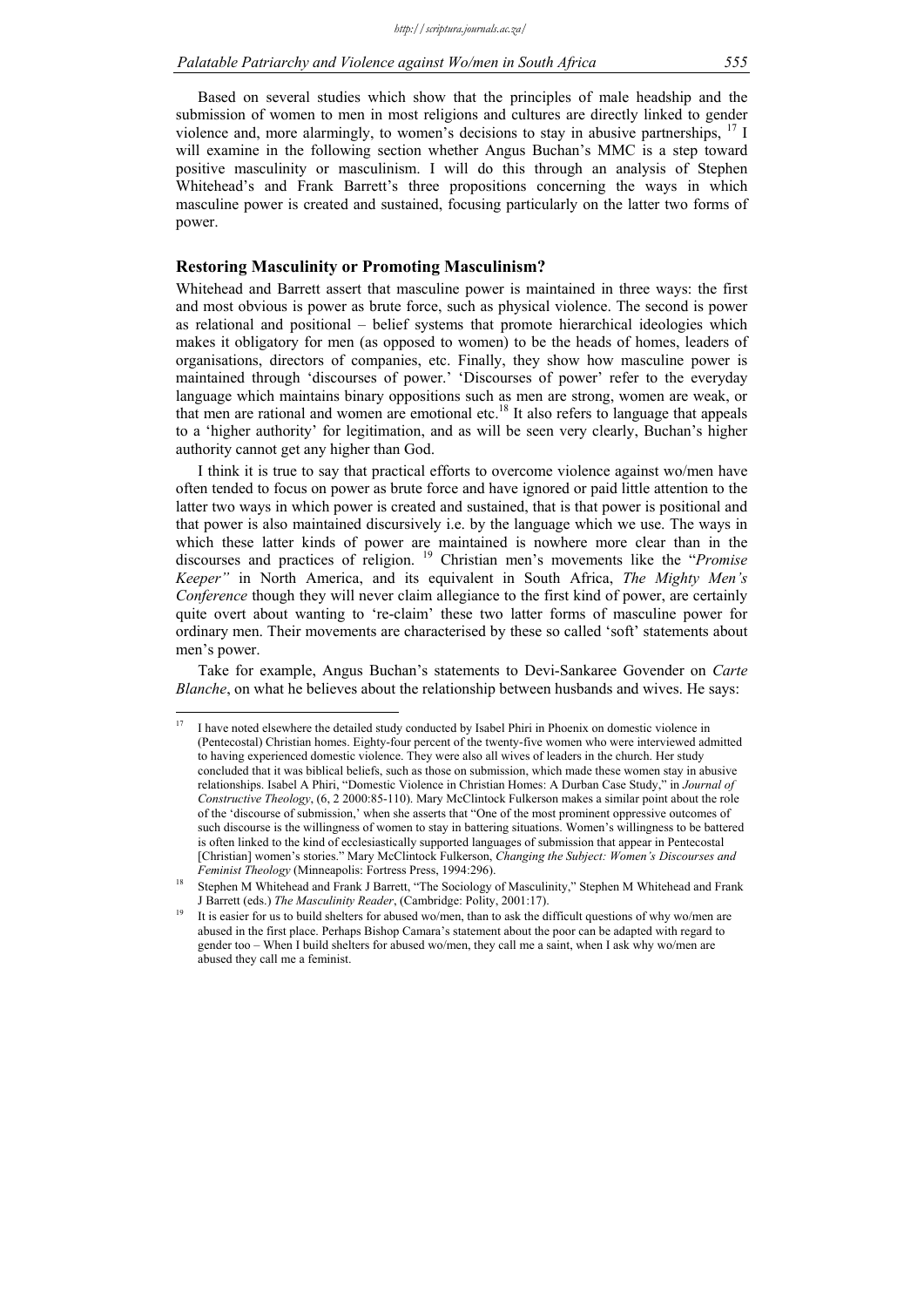Husbands love your wives, OK? Children, respect your parents. Wives, respect your husbands, submit to your husbands... it's very easy when your husbands love you, you see, when your husbands are doing the job properly. But what happens sometimes is that the husbands are not doing the job: they not [sic] protecting you, they are not putting bread on the table, they are not disciplining the children  $-$  it's very hard to respect a man like that.<sup>20</sup>

By setting up this positional and hierarchical relationships between parents and children and husbands and wives (note the command for women and children are the same i.e. respect but not for men), and then admonishing men to be responsible, Buchan sets up a very palatable patriarchy, that is difficult to argue with. When pushed by Govender on the interview as to whether the above principles were not creating a superiority complex for men, Angus Buchan was quick to defend his beliefs:

It's not a case of saying the man is superior to the woman – never! On the contrary. But there is an order that is established in the Bible. And the Lord Jesus, said, 'Husbands, love your wives.' Now if a husband loves his wife, his wife will gladly submit to him.<sup>2</sup>

Notwithstanding that Jesus actually, never said this, it was the Apostle Paul (or someone writing in his name), it is patent that Buchan establishes a relational power for men, which when maintained and taken to its extreme actually can and does lead to violence against wo/men.

The belief that women must be submissive to their husbands begs the question what are the consequences when women don't submit? And as I have said before, there is enough feminist research to show that the apparent lack of submission from women is what leads to violence; and furthermore that the belief that men are the heads of the homes, is what causes violence to go unchallenged and women to remain in abusive partnerships. This is a link that is often dismissed as a misunderstanding of headship, but surely we should be sitting up and taking notice of the empirical evidence (i.e. the numerous studies conducted on violence) which suggests otherwise. $^{22}$ 

Angus Buchan's wife, Jill Buchan in the same interview, reiterates similar views to her husband regarding headship:

The church of God needs men. They need fathers, they need everything set back in order because it's not in order, because the church is full of homes that are still struggling with headship and God says he's going to sort out the church first. He has to re-instate the men, and when he does that, the women will be very happy.

In addition to the relational power, that is evident in Buchan's statements regarding headship and submission, note also the discursive power evident in both his and his wife's claims that they speak on behalf of God. For example, Angus Buchan says in his interview on *Carte Blanche*:

I don't shy away from controversy…You can't sleep with your girlfriend before marriage and abortion is legalised murder. Homosexuality is against the word of God. I'm not doing this for money. I'm doing this because God told me to.

<u>.</u>

<sup>&</sup>lt;sup>20</sup> http://www.mnet.co.za/Mnet/Shows/carteblanche/story.asp?Id=3523 accessed on 14 October 2008.<br><sup>21</sup> http://www.mnet.co.za/Mnet/Shows/carteblanche/story.asp?Id=3523 accessed on 14 October 2008.<br><sup>22</sup> See the excellent ex

http://www.cwgl.rutgers.edu/16days/biblio.html accessed on 26 February 2009. 23 http://www.mnet.co.za/Mnet/Shows/carteblanche/story.asp?Id=3523 accessed on 14 October 2008.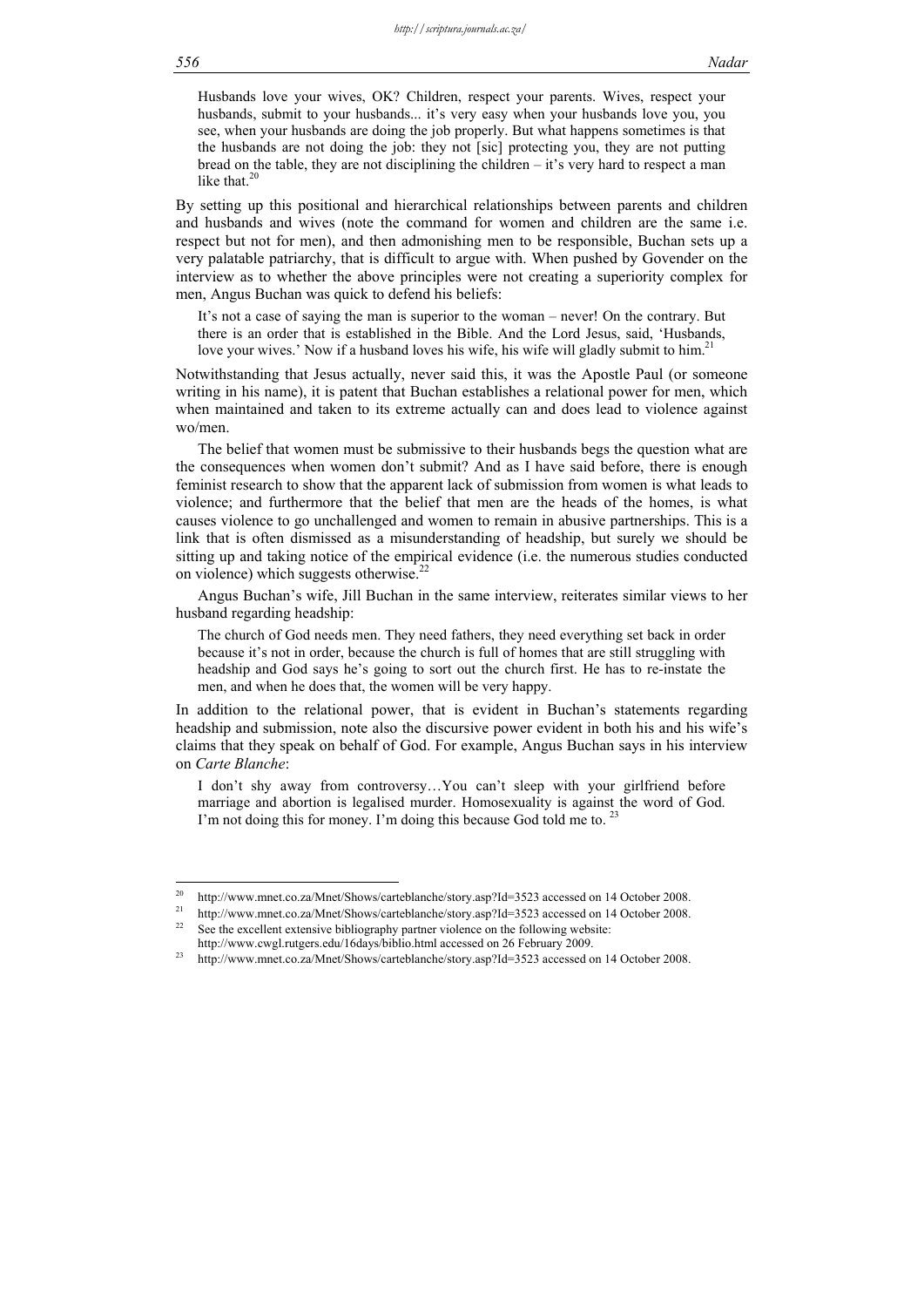In the first instance he establishes hetero-normative principles for marriage, and then asserts that restoring these norms is God's initiative – not his. It is clear how power is established here through an appeal to religious language – after-all one can argue with Angus Buchan, but who can argue with God?

Note the similar discursive power that is evident in his most recent newsletter on his website:

Dear Brethren [sic]

Greeting [sic] in Jesus name and a very blessed 2009 for each of you. Thank you for your friendship in 2008. I said to the Lord at the end of last year: "Lord I don't know what's going to happen in 2009, but I think it's going to be almost impossible to better 2008" (truly the greatest year of my life thus far)…On the 12th of December, while waiting on the Lord for a Word for us in 2009, the Scripture which the Lord Jesus gave to us was Deuteronomy 1:6 "You have dwelt long enough at this mountain" and in verse eight "See I have set the land before you. Go in and possess the land which the Lord swore (promised) to your fathers Abraham, Isaac and Jacob, to give to them and their descendants."24

In all the DVD's of Buchan's MMC meetings and his interviews, it is very clear that Buchan declares himself as a spokesperson for God, thereby legitimating his views on masculinity. This is often expressed through the phrase "The Lord told me…" Or "Jesus said to me..." etc.

What is also evident in Buchan's rhetoric is a language of conquest and might and strength. Nowhere is this more clear of course, than in the choice to name these meetings the "Mighty Men's Conference," but it is also clear in the passage of Scripture which he claims God gave him for 2009: "Go in and possess the land which the Lord swore (promised) to your fathers Abraham, Isaac and Jacob, to give to them and their descendants."<sup>25</sup> It is not insignificant that almost all of the  $60,000$  men who attended the conference were White and most of them were farmers like Buchan. In the light of the current land crisis in our neighbouring Zimbabwe, and in the light of the bitter debates around land claims in SA, it does not take a leap of the imagination to figure out why Buchan's message is so attractive to White farmers who throng to his meetings. There is another kind of crisis in masculinity going on for White men, particularly Afrikaner men in post-apartheid South Africa. Given that almost 80% of the men who attended the MMC in 2008 were White Afrikaners, one has to ask what their motivations for attending are.<sup>26</sup> What are they longing for?

The crisis for White Afrikaner men is that the nature of White Afrikaner hegemonic masculinity is being challenged by the democratic order ushered in 1994; by an increase in acceptance of diverse sexual orientations; and not least of all by a steady rise in women's emancipation. Kobus Du Pisani has described the nature of Afrikaner hegemonic masculinity as 'puritan' and describes in detail what this entails and how it is being challenged in post-apartheid South Africa:

<u>.</u>

<sup>&</sup>lt;sup>24</sup> http://www.shalomtrust.co.za/pages/view?id=25 accessed on 24/02/2009.<br><sup>25</sup> http://www.shalomtrust.co.za/pages/view?id=25 accessed on 24/02/2009.<br><sup>26</sup> Buchan claims that it doesn't bother him that most of the people w "I'm preaching to South African people. I don't care if I preach to 100,000 white people or 100,000 black people… I preach Jesus, not politics," Buchan said. "I speak for Jesus, not for or against the government. Change will come through the Lord. If people turn to Jesus, that will change our nation" http://www.kcionline.org/news/files/Charisma,%20Angus%20Buchan,%20December%202008.pdf accessed on 21 October 2008.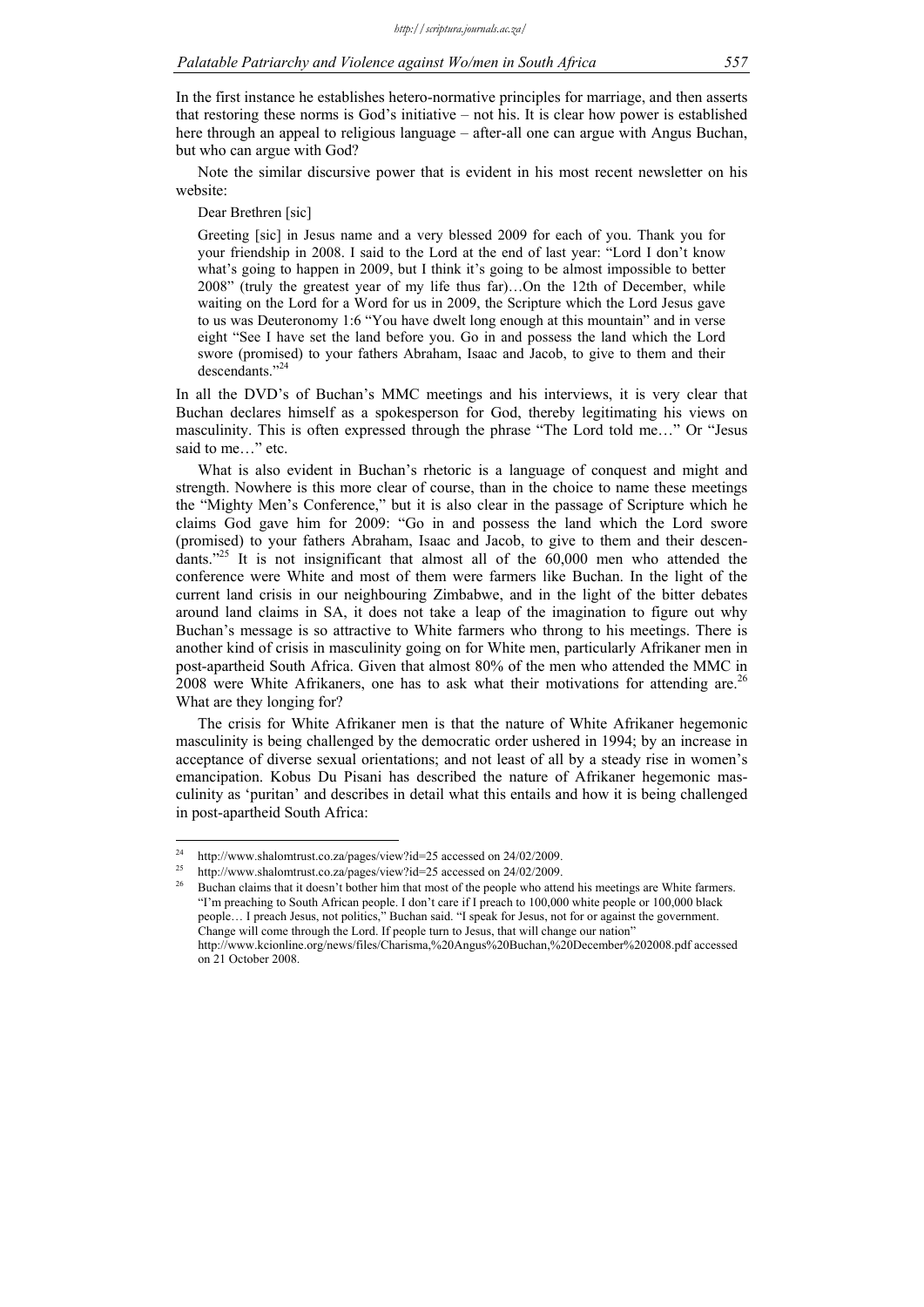Initially the puritan ideal of Afrikaner masculinity was expressed in the image of the simple, honest, steadfast, religious and hard-working *boer* (farmer)… Patriarchy, the rule of the father, was justified in all spheres of society in terms of biblical texts… Puritan Afrikaners viewed the male-headed family as the cornerstone of a healthy society. The image of the male head of the family was cast in the mould of the 'good provider'…The Afrikaans churches have held the view that the male head of the family should fulfil a priestly function, by not only providing his family with material things, but also looking after their spiritual well-being.

The similarities between this puritan ideal which Du Pisani describes and Buchan's message is striking. The focus on the man as priest, provider and king in his home are reiterated over and over again in Buchan's sermons. The greatest threat to hegemonic puritan Afrikaner masculinity was according to Du Pisani 'liberalism and homosexuality.'<sup>28</sup> Although homosexuality is still widely frowned upon, liberalism was gradually accepted by Afrikaners, according to Du Pisani. He further hypothesises that the core of Afrikaner masculinity, defined by heterosexuality and conservatism with regard to race and gender, although remaining relatively intact, during apartheid, began to be seriously challenged in post apartheid South Africa, where:

…the number of Afrikaner men in positions of public power is declining and men are not as dominant in the domestic sphere as before… Afrikaner masculinity no longer prescribes ideals of masculinity to South African society at large, to white men in general, or even to Afrikaans-speaking white men. It is thus difficult both to conceive of, and detect a hegemonic masculinity.

It is not surprising then that Buchan's focus on a crisis in masculinity, and men not knowing what they are supposed to do or how to act, would certainly be appealing for a predominantly Afrikaner group of men. Du Pisani notes that despite the threat to hegemonic Afrikaner masculinity in post apartheid South Africa, "Afrikaner nationalism has not disappeared, and given its record of pragmatic adaptation to circumstances it is conceivable that a new hegemonic Afrikaner masculinity may in due course emerge."30

I would argue that Buchan's MMC is this new version of Afrikaner hegemonic masculinity that is emerging. The difference is that I suspect that in post-apartheid South Africa, and in the highly globalised increasingly Pentecostalised Christian contexts which we find ourselves in, it won't take long before this kind of hegemony becomes normative for men who are not Afrikaner either. The 'universal' message of the bible as word of God for all ages will be a common denominator for men across the racial spectrum, and even if they do not buy into the ethnic implications of this new hegemonic masculinity (remember Buchan doesn't speak Afrikaans), the gender implications of this new hegemony will be appealing to them. If left unchecked, through relational and discursive uses of masculine power the MMC will succeed in restoring not just masculinities, but hegemonic masculinities, in its varied forms. $31$ 

1

<sup>&</sup>lt;sup>27</sup> Kobus Du Pisani, "Puritanism Transformed: Afrikaner Masculinities in the Apartheid and Post-Apartheid Period" in Robert Morrell (ed.), *Changing Men in Southern Africa*, (Pietermaritzburg, New York: University of Natal Press, Zed Books, 2001), 158, 163-164.<br><sup>28</sup> Du Pisani, "Puritanism Transformed...", 167.

Du Pisani, "Puritanism Transformed...", 172.

<sup>30</sup> Du Pisani, "Puritanism Transformed…", 172.

<sup>31</sup> Robert Connell distinguishes between four types of masculinity, hegemonic, subordinate, complicit and marginal. Robert W Connell, "The Social Organization of Masculinity," in Stephen M Whitehead and Frank J Barrett (eds.) *The Masculinity Reader*, (Cambridge: Polity, 2001:34).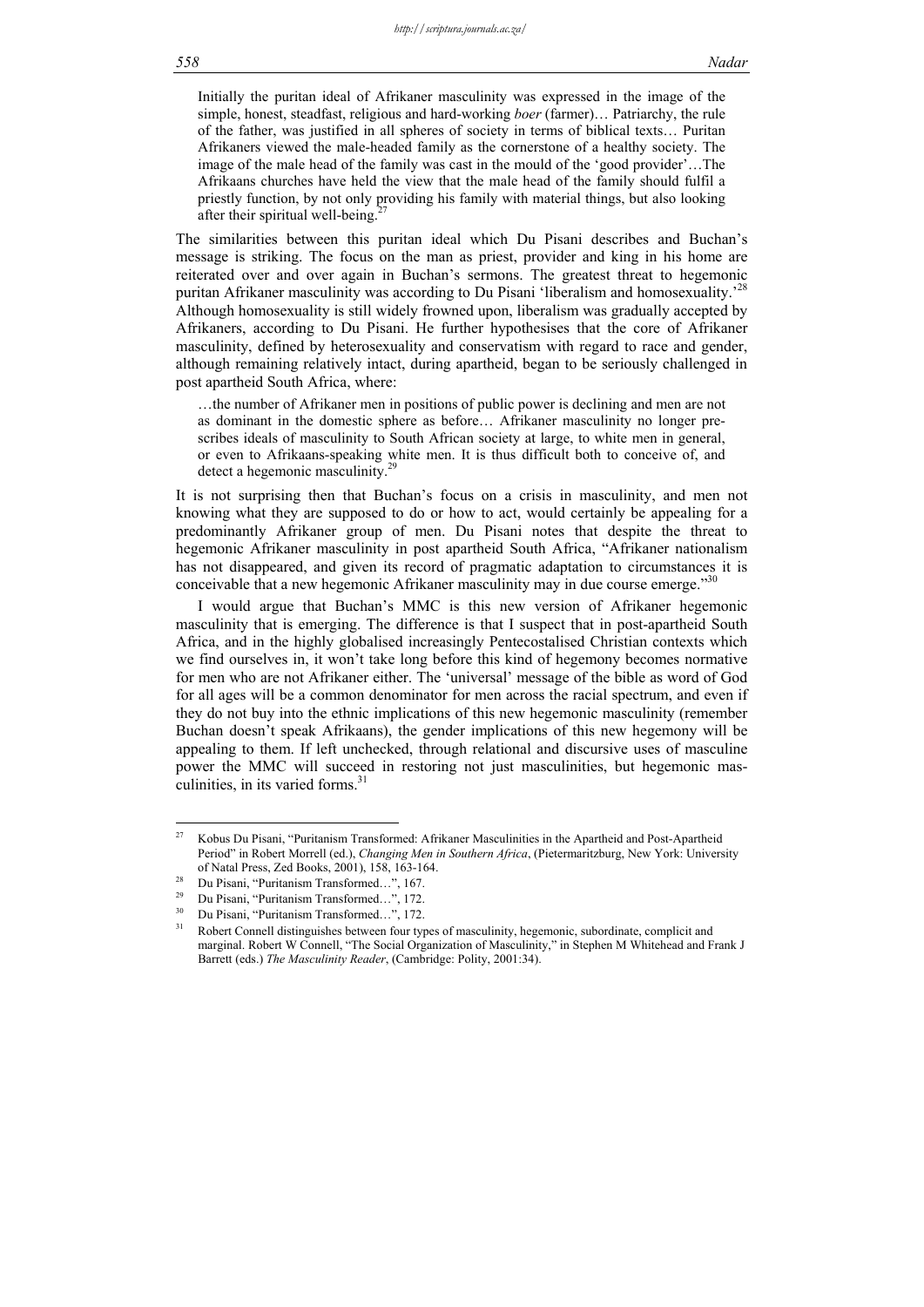The dualistic and binary nature of Buchan's sermons further entrenches this insidious hegemony – his distinctions between believers and unbelievers (he says that the greatest sin is unbelief in his opening address to the MMC 2008 meeting and that it doesn't matter how good a person is if he[sic] doesn't believe in Jesus Christ). He also draws distinctions between education and experience, as if these are mutually exclusive: "I've never been to Bible College, but I've been to the 'school of life'. OK? The school of hard-knocks," he says to Govender in the *Carte Blanche* interview. Inherent in his dualistic view of the world, is a dangerous philosophy that validates and justifies the power to conquer, to rule, to take over possessions and people, whether they be the so-called heathen or women or land. This is clear in his interview with Joy Magazine where he talks about the aims of MMC:

The Sovereignty of God in a man's life will be looked at. Men will be encouraged to walk by faith and not by sight and to take ownership of what God has given them eg: families, businesses and farms. God will restore men's dignity and break bondages in their lives, setting them free. $32$ 

#### **Alternative Models for Positive Masculinities**

In answer to my question at the beginning of this paper  $-I$  think I have shown that yes – we have to be very afraid of Angus Buchan and his mighty men. Who should be afraid? Women, men and women of differing sexual orientations, children (because you can be sure that he subscribes to the "spare the rod – spoil the child" philosophy, and even the earth, because patriarchy and domination of the earth goes together – we should all be afraid.

Am I saying that men's movements cannot help us overcome violence? No. Of course we need positive men's movements to help us overcome violence against wo/men, and it is true that men who perpetrate violence against wo/men need help. However, to lead them down a garden path to a false sense of what it means to be a man, by appealing to outdated and destructive ways of being a man, will do more to aggravate the problem of violence than overcome it. So what are the alternatives? I suggest three for consideration, but this is certainly not exhaustive.

#### *Deconstruction of masculinity*

What we need to help us overcome violence against wo/men is a deconstruction of masculinity, not a reconstruction of masculinism. This of necessity is an intellectual task as much as it is a popular one. If serious academic reflection on masculinity is not 'translated' for men who are searching for positive masculinities, then Angus Buchan's mighty men will continue to flourish, at the expense of wo/men. As Judith Newton has argued:

…while progressive men actually *do* have something to learn from popular men's movements – how to be rigorous, for example, in *practicing* rather than merely *theorising* new modes of self-transformation, new ways of labouring on behalf of others, progressive academic men have an important role to play in popular movements as well. They might do much, for example, in situating popular identity work for men in the context of unequal structures of gender, race, sexuality, and class that popular men's movements often bracket and/or support. They might help push men's movements, in the

 $32$ Interview taken from http://www.joymag.co.za/mag/16-2008/16-2008-angus.php accessed on 20 October 2008.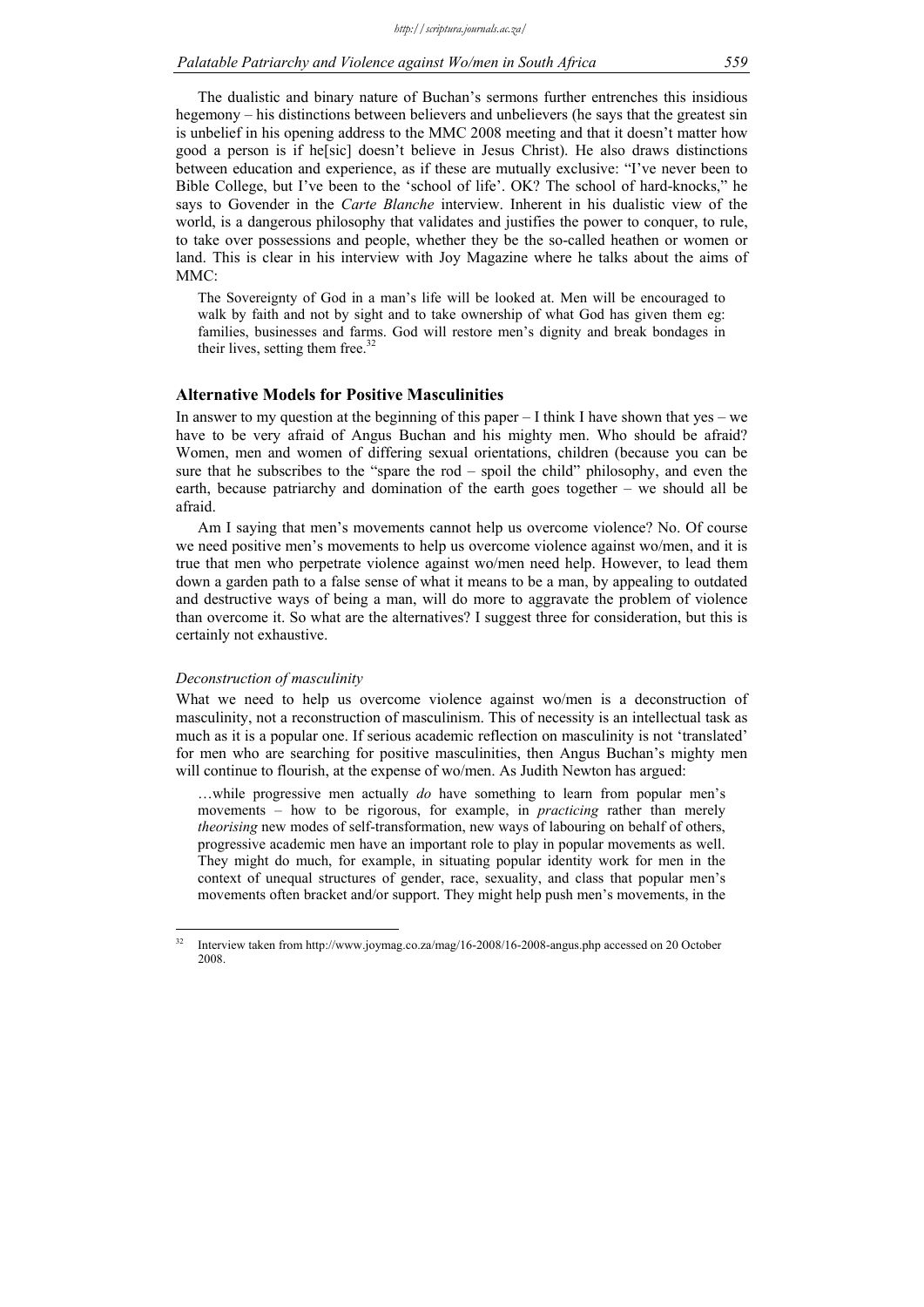words of Michael Schwalbe, to 'turn men's feelings of grief, of outrage, of affection for each other, and of longing for richer lives in meaning … toward riskier social action and farther reaching change.

# *Reconstructing Alternative Forms of Masculinity*

Further, this deconstruction of masculinity also necessarily involves reconstructing and transforming – reconstructing values of partnership as opposed to ideologies of headship. In this regard, Carol Flinders<sup>34</sup> work on rebalancing the values of belonging (traditionally associated with the feminine) and the values of enterprise (traditionally associated with the masculine) are helpful. 35

Flinders makes a convincing case for the fact that the world lost balance, when it moved from a pre- to a post-agricultural society. She posits that people in a pre-agricultural society lived by what she calls the 'values of belonging.' This was the hunter-gatherers, and their society was characterised by the values she puts down in the table below. She describes how continued existence in this age depended on inter-connectedness, with the earth, animals and humans. This interconnectedness in turn encouraged mutuality and, partnership and inclusiveness. And of course with the rise of an industrialised society these values were lost. The mistake that we have made over the centuries, she argues, is to think of the values of belonging and enterprise, in essentially masculine and feminine terms. She argues for the need for a 'rebalancing' of the two groups of values, combining the values of belonging and the values of enterprise.

| <b>VALUES OF BELONGING</b>      | <b>VALUES OF ENTERPRISE</b>      |
|---------------------------------|----------------------------------|
|                                 |                                  |
| Connection with land            | Control and Ownership of Land    |
| Empathic relation to animals    | Control and ownership of animals |
| Balance                         | Momentum and High Risk           |
| Expressiveness                  | Secretiveness                    |
| Generosity                      | Acquisitiveness                  |
| Egalitarianism                  | Hierarchy                        |
| Mutuality                       | Competitiveness                  |
| Alternative Modes of Knowing    | Rationality                      |
| Playfulness                     | <b>Businesslike Sobriety</b>     |
| Non-violent Conflict Resolution | Aggressiveness and Violence      |
| Spirituality                    | Materialism [Religion]           |

 $\overline{\mathbf{3}}$ 33 Judith Newton. "Masculinity Studies: The Longed For Profeminist Movement for Academic Men" Judith Kegan Gardiner (ed.) *Masculinity Studies and Feminist Theory* (New York: Columbia University Press,

<sup>2002:187). 34</sup> Carol L Flinders, *Rebalancing The World: Why Women Belong And Men Compete And How To Restore The* 

*Ancient Equilibrium,* (San Francisco: Harper Collins, 2003).<br><sup>35</sup> I'm grateful to my dear friend Eliza Getman for alerting me to Flinders' work.